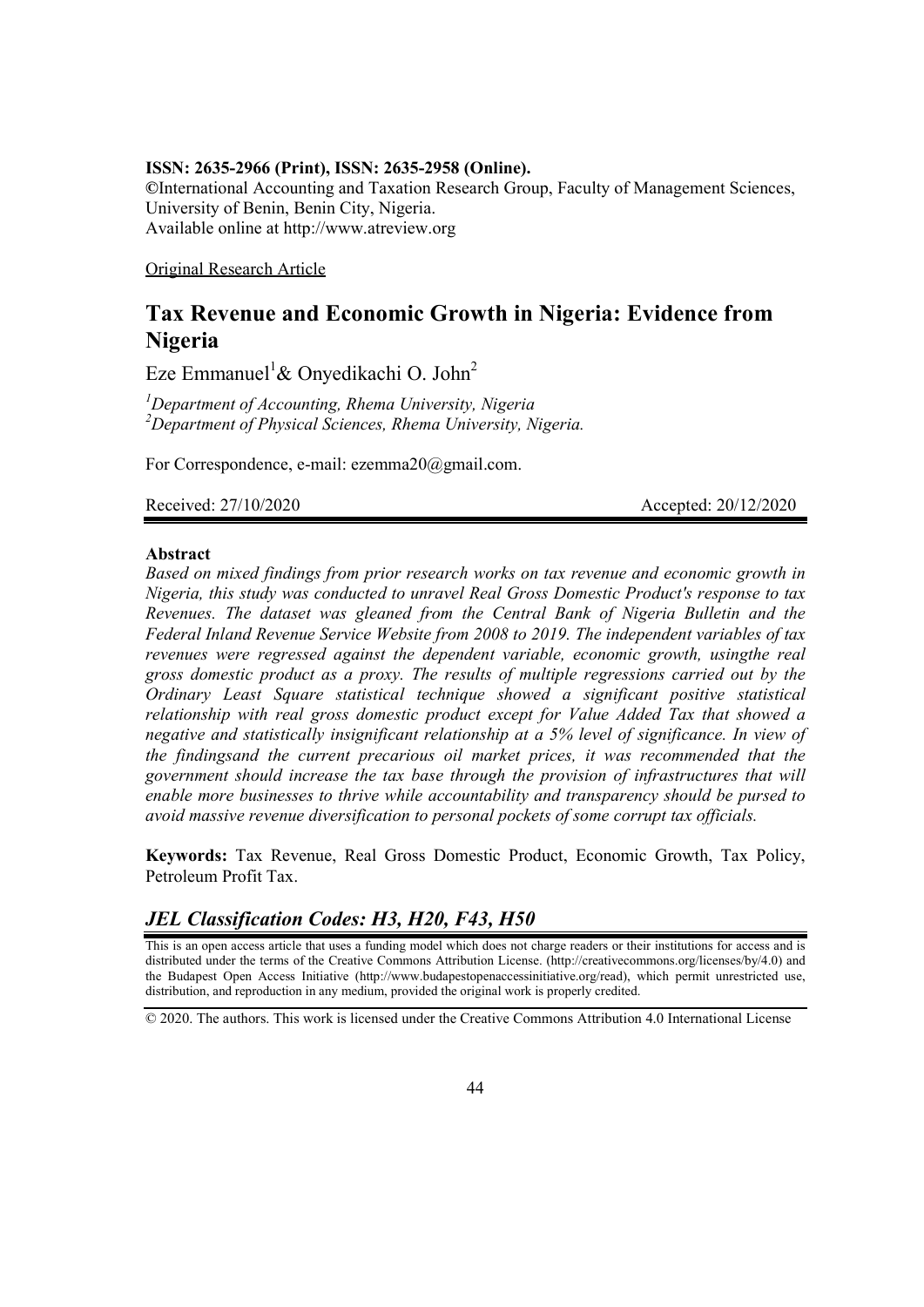*Citation:* Eze, E., &Onyedikachi, O.J. (2020).Tax revenue and economic growth in Nigeria. *Accounting and Taxation Review, 4(*4): 44-53.

#### **1 INTRODUCTION**

Tax revenue is a familiar global concept that drives the economy of every nation. Its spectacle of global significance is obvious because it is a strong financing factor in every economy in the world (Oboh& Isa, 2012). As a compulsory charge imposed and empowered by the government Decree, Acts or Laws on the income and properties of individuals and companies,tax is an unrequited payment (Omotoso, 2001). The implication is that the taxpayershould not expect a reciprocal service from the government as a condition for tax payment. Okpe (2000), in corroboration, averred that tax payment is not for the direct exchange of goods and services but a transfer of resources and income from the private sector to the public sector in order to achieve some of the nation's economic and social goals such as high level of employment, stable prices, the rapid growth of the gross national product, a favourable balance of payments position and promotion of a free market economy (Onoh, 2013).This statement agrees with the submissions of Anthony (2016),which state that tax payments should be compulsory, non-negotiable, binding and essential for all citizens of a country despite religious and or social standing. Scholars attribute the level of economic growth and development of any economy to the amount of tax revenue generated (Libabatu, 2014; Kiabel&Nwokah2009, Vincent, 2001). Tax revenues come from direct and indirect sources. Avi-Yonah and Margalioth (2007) observed that two-third of the total tax revenue generated in developed countries come from direct tax, unlike the developing

countries where more significant revenues come from indirect tax. This can be traced to the existing bottlenecks that trail tax administration in Nigeria and proof in the recent increase in Nigeria's value-added tax ratefrom 5% to 7.5% on  $1<sup>st</sup>$  February 2020. Extant literaturehas shown that a country's tax system is a significant determinant of the macroeconomic indices for developed and developing economies; hence, there exists a relationship between the tax structure and the level of economic growth.However, much as tax is viewed as a strong economic indicator, its administration determines its level of compliance and its effectiveness and efficiency as a growth indicator. As opined by Allenk and Kommer (2000), the law requires that the primary function of tax administrators is to assess and collect taxes. Where this function is not strictly performed, tax evasion and avoidance cases would assume a ceiling level, thereby leading to low revenue generation with its negative consequences on the growth of the economy.

#### **1.1 Statement of the Problem**

Following the precarious price situation in the oil market and the attendant glut, foreign earnings from this primaryincome source have fallen, and the Nigerian economy has not been on the real growth path.The federal government's various economic recovery programs have not brought solution to the chaotic situation that increases by the day. Thiscondition has brought a paradigm shift, leaning on tax revenues as the panacea to financing the increasing fiscal deficits. Findings from prior studies indicate that an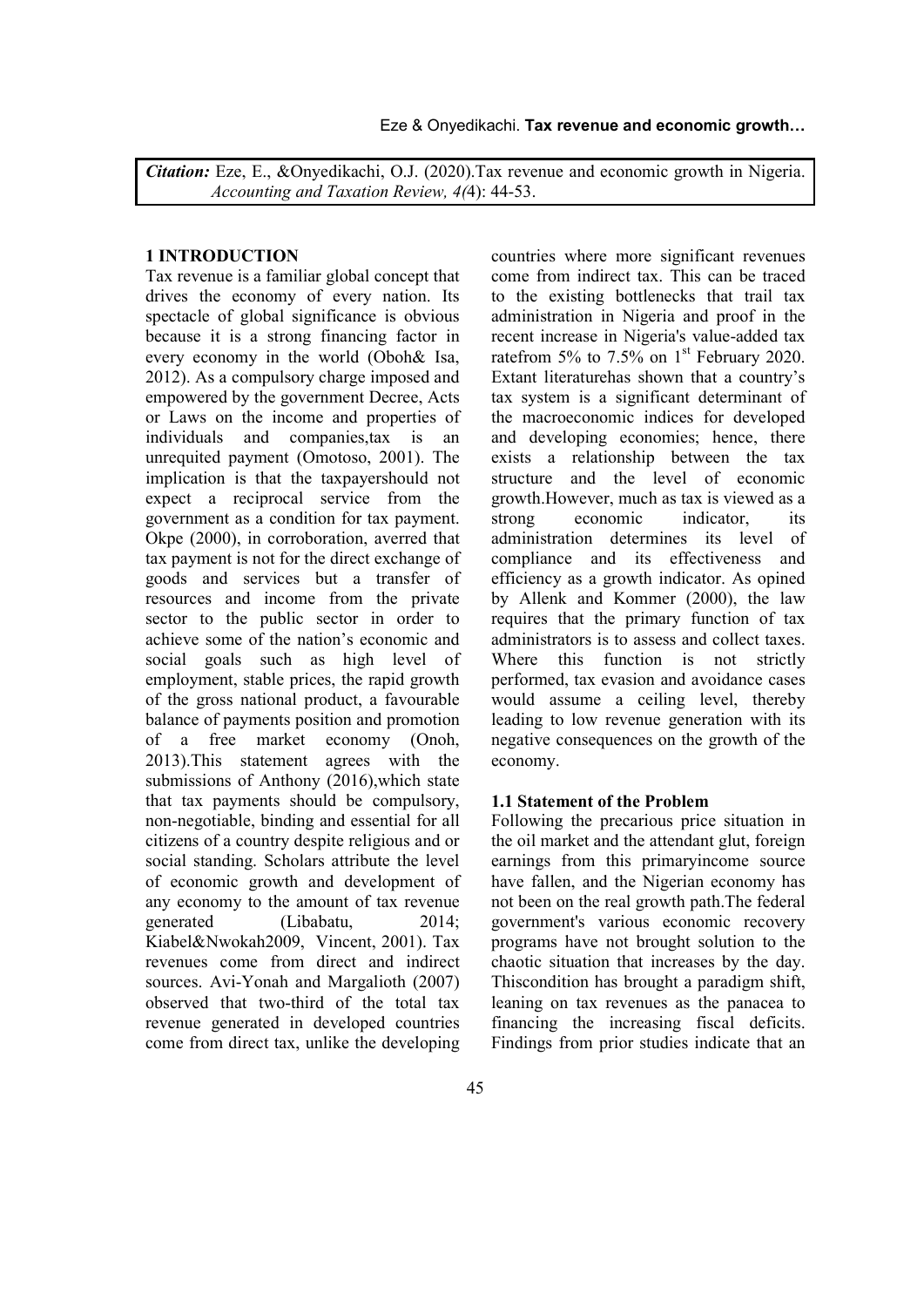effective tax systemis essential for promoting economic growth and vital for achievingmacroeconomic goals in Nigeria.However, scholars have given conflicting and inconclusive findings on the outcome of tax revenue on economic growth. While some documented that tax revenues have a positive effect on the Nigerian economy's growth, other scholars established a negative association, while others identified the existence of both negative and positive effects between tax revenue and economic growth. Besides the differences in findings, some of the studies' currency has been affected by economic vagaries.

Given these circumstances, it is difficult to reconcile the different shades of opinion on the effect of tax revenue on the growth of the Nigerian economy. As a result of this existing gap, this paper seeks to examine the response of tax revenue on the real gross domestic product in Nigeria. It is believed that this research will contribute to the existing literature on tax revenue and economic growth in Nigeria and other developing countries.

Against the background of the problem identified above, the objectives of these studies are to: examine the relationship between petroleum profit tax and real gross domestic product; evaluate the relationship between company income tax revenue and real gross domestic product; ascertain how customs and excise duties revenue relate with real gross domestic product and assess the relationship between value added tax revenue and real gross domestic product.

## **2 LITERATURE REVIEW The Concept of Taxation**

Taxation can be defined as a system of taxing or executing the collection of taxes by the authorities while tax is a compulsory payment made by citizens of a country without recourse to immediate commensurate return. It is a burden that is mandatorily borne by citizens to sustain the government who invariably has certain functions to perform for the citizens' benefits (Nwezeaku, 2005). According to the Institute of Chartered Accountants of Nigeria (2006) and the Chartered Institute of Taxation of Nigeria (2002), tax is defined as an enforced contribution of money, enacted pursuant to legislative authority. Tax is given a legal backing by enabling statute, Decree, Act or law without which it has no valid position and thus not a charge. Tax is charged based on income, profit, or wealth such as salaries, business profits, interest, dividends, Commissions, royalties, capital gains and rent. Given these various incomes, Orji (2001) defines tax from the structure of the tax system into two forms which are based on mode of payment and incidence. The first form consists of proportional, progressive and regressive systems while the second form consists of direct and indirect tax. Direct tax includes personal income tax, companies' income tax, capital gains tax, petroleum profit tax and education tax. Indirect taxes are taxes on goods and services, that is consumption taxes such as value added tax (VAT), stamp duties, excise duties and customs duties (Akrani, 2010). This study was conducted using selected aggregate record of tax revenue over the study period having regard to the petroleum profit tax (PPT), companies' income tax (CIT), value-added tax (VAT) and customs and excise duties (CED) respectively.

#### 2.1.1**Economic Growth**

Economic growth from research literature has been viewed as a continuous increase in per capita national product or net national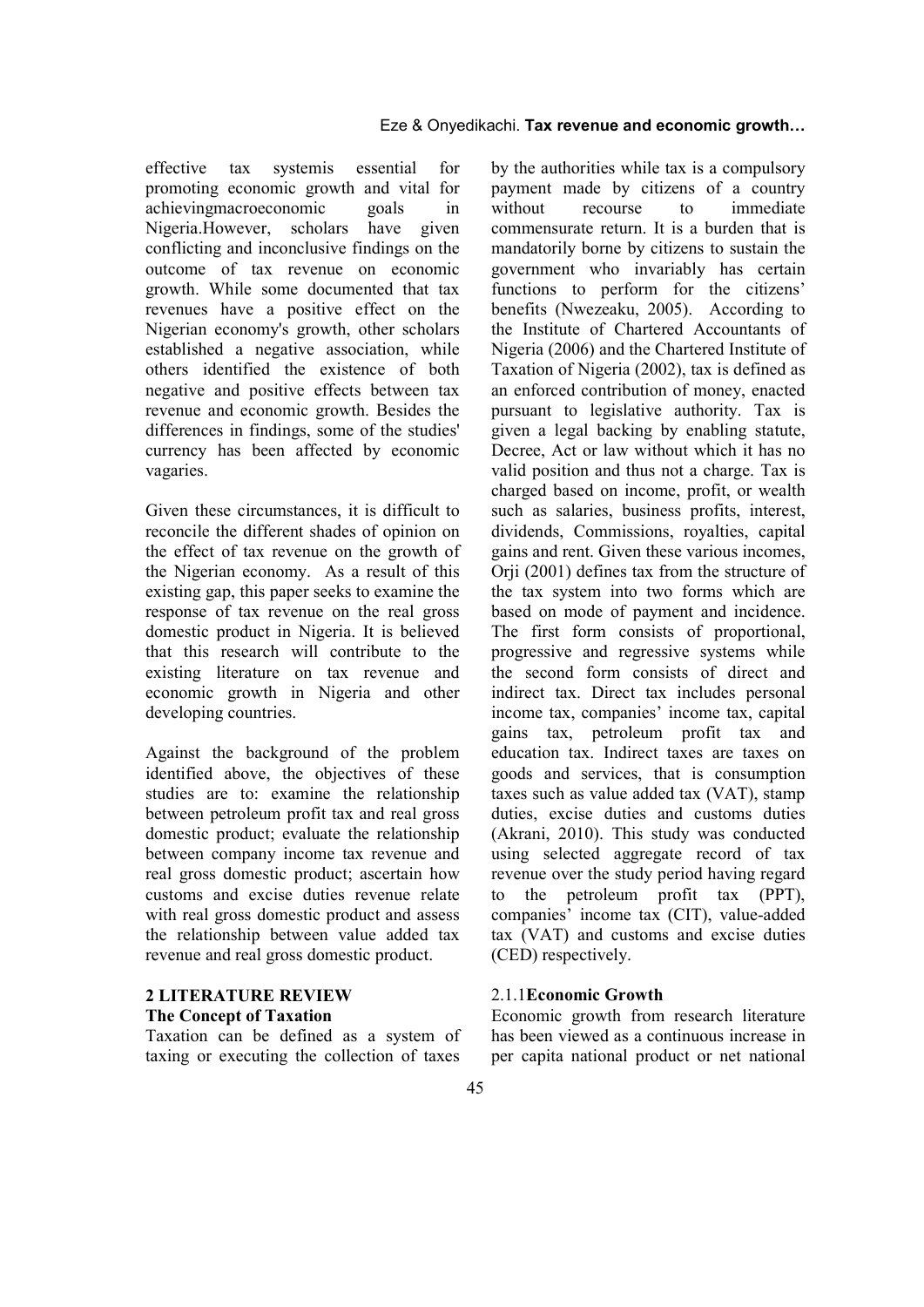#### **Accounting & Taxation Review,** Vol. 4, No. 4, December 2020

output over time. Economic growth according to Dwivedi (2006) occurs when the rate of increase in output is more than the proportionate increase in the rate of population growth. In economic terms, growth takes place when a nation's production possibility frontier shifts forward; an indication of a rising standard of living or a rise in average real income. Every government aims at operating at this level of economic performance, a neoclassical model credited to Solow (1956) which posits that growth is dependent on capital accumulation that is needed to finance investment.

Harping on this growth model, Nnanna (2004) documented that output growth correlates with capital accumulation, adoption of cutting–edge technology and efficiency in the using of resources. Economic growth also depends on financial institutions that can impact liquidity on the stock market, a window for economic growth.

Thus, economic growth occurs as the total output of goods and services produced in an economy over time increases (GDP) in real or nominal terms. However, leakages or black-market activities involving production that do not contribute to the total national output, such as production for family consumption, do not contribute to the GDP (Goossens, Mäkipää, Schepelmann, IsabelKuhndtand&Herrndorf (2007)).

### **2.2 Theoretical Review Expediency Theory**

Thistheory on taxation was propounded by a Tunisian born economist, Abdul Islahi Azim and validated by Mirrleeds in 1971. The theory leans on the test of practicability, which every proposed tax policy should pass. It explains the economy, efficiency,<br>and effectiveness of tax collection and effectiveness of tax collection instrument. Its strong proposition is that tax rate adopted by the government should not be harmful to the taxpayer and by this, the government will realize much revenue from a higher compliance rate. According to Chigbu, Eze,and Ebimobowei (2011), this theory perceives taxation as a powerful policy tool that should be employed and effectively used to remedy macroeconomic and social ills of the state or society including income inequalities, regional disparities, and unemployment revenue mobilization. It is ataxation theory that has a relationship between tax liabilities and state activities, the imposition being very instrumental for financing state activities and then providing a basis for apportioning the tax burden between members of the society.

#### **2.3 Empirical Review of Tax Revenue and Growth of Nigerian Economy**

Various scholars have conducted several empirical studies to investigate the relationship between tax revenue and economic growth as proxied by the gross domestic product. While some of these studies found a positive and significant relationship, others established a negative or inverse relationship between the regressorand regressand. Okafor (2012) investigated the impact of income tax revenue on the economic growth of Nigeria proxied by the gross domestic product (GDP). The study adopted the ordinary least square (OLS) regression analysis technique to explore the relationship between the GDP (the dependent variable) and a set of federal government income tax revenue heads between 1981 and 2007. The regression result indicated a very positive and significant relationship between the components of tax revenue and the growth of the Nigerian economy.Owolabi &Okwu(2011) examined the contributionsof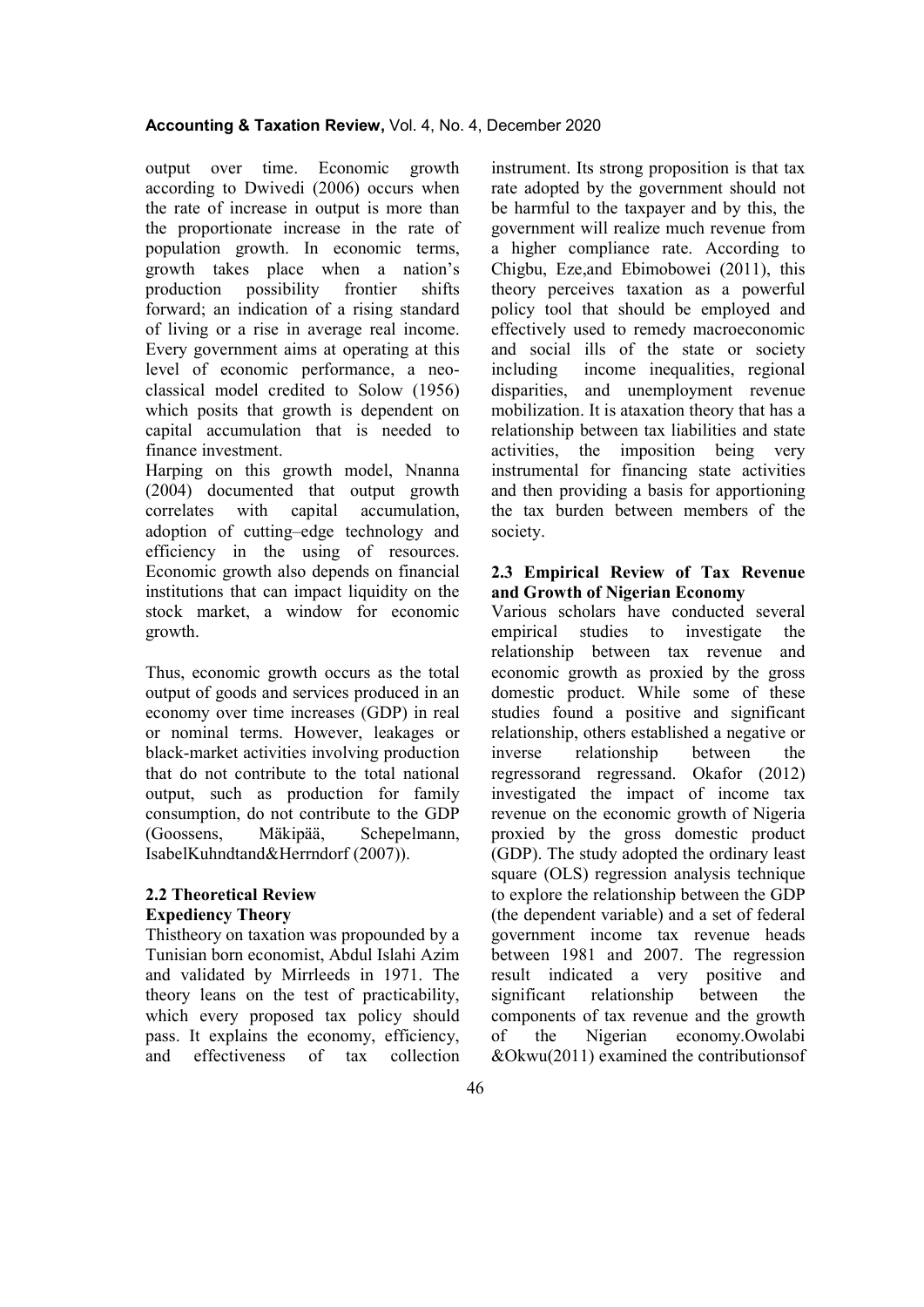only value-added Tax (VAT) tothe Development of Lagos State Economy between 2001 and 2005. The study carried out a regression analysis of each development indicator(infrastructural, environmental management, educationsector, youth and social welfare, agricultural,healthcare, and transportation) on value-added taxrevenue proceeds generated by Lagos State during thestudy period. Their finding revealed that revenue generatedfrom Value Added Tax positively contributed to developing the respective sectors of the Lagos Stateeconomy during the period studied.In a related but foreign country basedresearch study conducted by Haq-Padda and Akram (2011) on the impact of tax policies on economic growth employing data from Asian Economies for 1971 to 2007, results showed a negative relationship between tax policies and economic growth, a development that the Neo-classical growth Model best describes given that a higher tax rate does not encourage increase in economic growth rate. It was recommended that budgets should be financed with an optimal tax rate while permanent and transitory expenditures should be financed by imposing taxes and issuing debt instrument. respectively.Adereti, Sanni and Adesina (2011) investigated the effect of valueadded tax on economic growth in Nigeria using time series data collected from the Central Bank of Nigeria between 1994 and 2008.The simple regression analysis and descriptive statistical method showed a positive and significant correlation between value-added tax revenue and gross domestic product.In a study carried out by Salti and Chabaan (2010) on the effect of the increasing rate of VAT with emphasis on poverty and inequality, an empirical model based on consumer theory of demand was adopted to study the impact. Simulation

results indicated that an increased rate of VAT would have significant negative impact on poverty. The study established that due to the increased tax rate, a negative impact on overall consumptionwill further widen the gap between the rich and the poor.

Ogbonna and Appah (2012) examined the impact of tax reforms on economic growth in Nigeria, using data collected from the Statistical Bulletin of the Central Bank of Nigeria (CBN) for 1994 - 2009. The study adopted descriptive statistics and econometric models such as the White test, Ramsey RESET test, Breusch Godfrey test, Jacque Berra test, Augmented Dickey-Fuller test, Johansen test, and Granger Causality test to analyze their study data. They found that tax reform variables such as petroleum profit tax, companies' income tax, value-added tax, education tax, personal income tax, and custom and excise duties had a significant positive impact on economic growth in Nigeria. They concluded tax reforms improved government revenue.

Scholars such as Umoru and Anyiwe (2013) investigated the correlation between the New National Tax Policy and economic growth in Nigeria, using the co-integration technique and error correction model to analyze data. They stated that taxes could be structured into direct and indirect, consisting of petroleum profit tax, companies' income tax, education tax and personal income tax, customs and excise duties, and value-added tax for direct and indirect taxes. Their analysis revealed that direct taxation revenue had a significant positive relationship with economic growth, while indirect tax revenue had an insignificant but negative impact on economic growth in Nigeria. They concluded that Nigeria's tax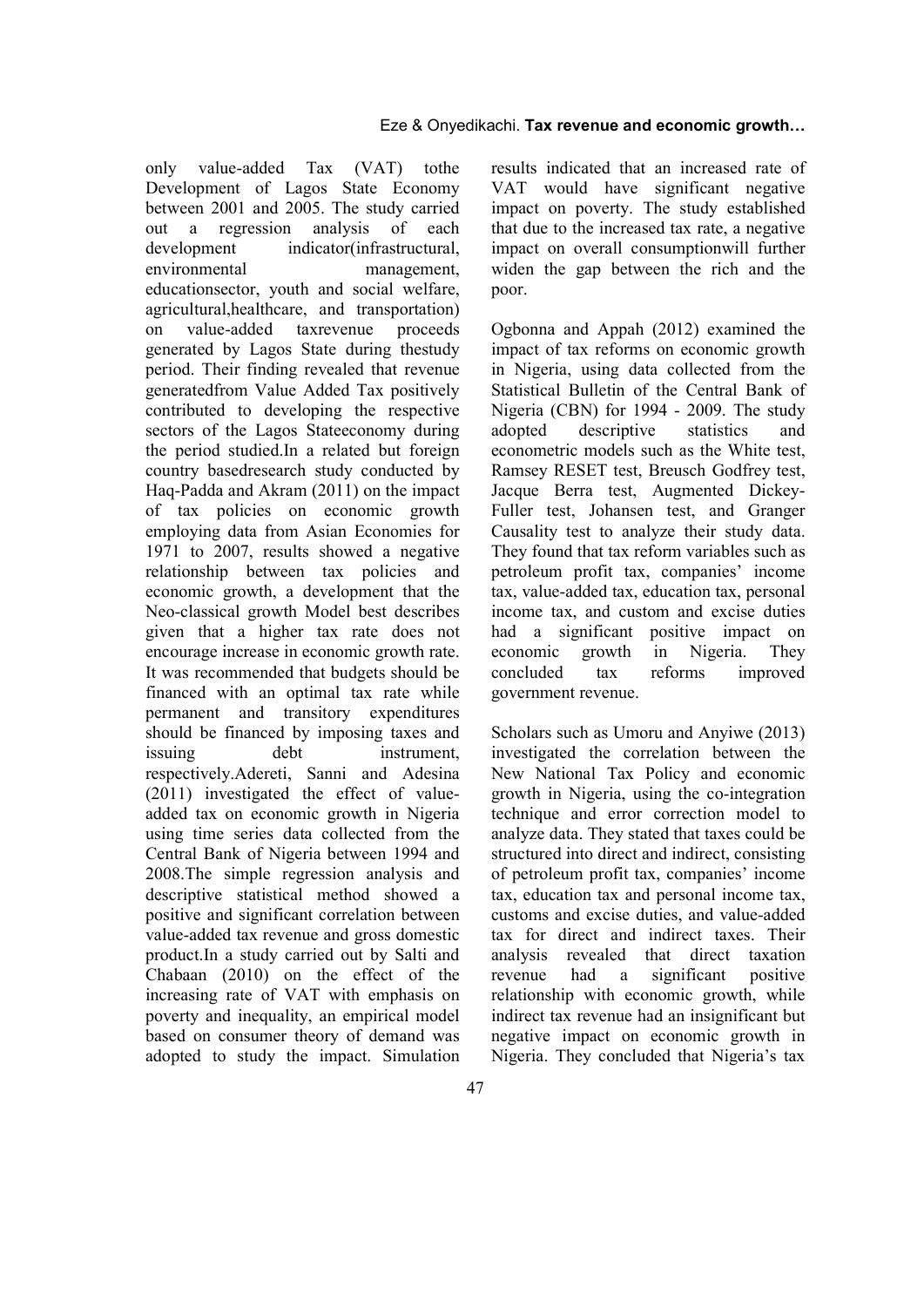policy towards indirect taxation lacksjustification; rather, the country should strengthen the structures of direct taxation.

Ihenyen and Mieseigha (2014) examined taxation as a financial instrument for economic growth using data obtained from the Central Bank of Nigeria for 1980 – 2013. They used corporate income tax and value-added tax as the independent variables and proxy for taxation. These were regressed against economic growth measured by gross domestic product (GDP), the dependent variable. The study employed the Ordinary Least Squares technique (OLS) data, and the results revealed that corporate income tax and value-added tax positively impacted gross domestic product. The researchers, therefore, concluded that taxation is an instrument of economic growth in Nigeria.

#### **3 METHODOLOGY**

This study adopted both ex-facto and exploratory research design. It is ex-post facto given that the relevant materials will be gathered from such sources as textbooks, journal articles, the internet etc. The validi of using the ex-post-factois attested to the researchers' inability to manipulate thedata. Datafor the study period 2008 – 2019 were extracted from the Central Bank of Nigeria (CBN) Statistical Bulletin and the Federal Inland Revenue Services (FIRS), Economic Reports, Annual Reports and Statement. The data wereanalyzed using the Econometric Model of Multiple Linear Regression and Ordinary Least Squares (OLS) regression techniques using the R statistical package. The justification for choosing the Ordinary Least Squares as a regression technique lies in its optimal efficiency, linearity, sufficiency, least variances, unbiased and least mean error. The macroeconomic data (components of tax revenue and gross real domestic products) employed in this study includes revenue from petroleum profit tax, company income tax, value-added tax, customs and excise duties and economic growth proxy by real gross domestic product between 2008 and 2019. Increased tax revenue is expected to have a direct effect on the gross domestic product; hence the model specification becomes:

| $RGDP=$ | (PPT | CTT | VAT. |
|---------|------|-----|------|
| CED)    |      |     |      |

Its econometric expressionbecomes

RGDPt=  $\beta_0$  +  $\beta_1$ PPTt +  $\beta_2$ CITt +  $\beta_3$ VATt +  $\beta_4$ CEDt +  $e_t$ 

………………………………….(2)

Where;

RGDP = Real Gross Domestic Product (Proxy for economic growth)

PPT = Petroleum Profit Tax

 $CIT = Company$  Income Tax

 $VAT = Value$  Added Tax

CED = Customs and Excise Duties

 $\beta_0$  = Constant

 $β_1$ ,  $β_2$ ,  $β_3$ ,  $β_4$  = Coefficients attached to explanatory variables

 $t =$ Time Period

e = Stochastic Error Term

According to Koutsoyiannis (2001), model evaluation involves ascertaining the theoretical usefulness and statistical satisfaction of the parameters used. This has to do with evaluating the results of this study using the Economic Apriori criteria. In doing this, the signs and magnitude of the parameterswere examined to determine whether they fit together with the assumptions of economic theory. The economic criterion will be determined using the Ordinary Least Square Technique, which consists of the test of R- Square, Ttest and F- test to verify the order of integration of each variable. Further tests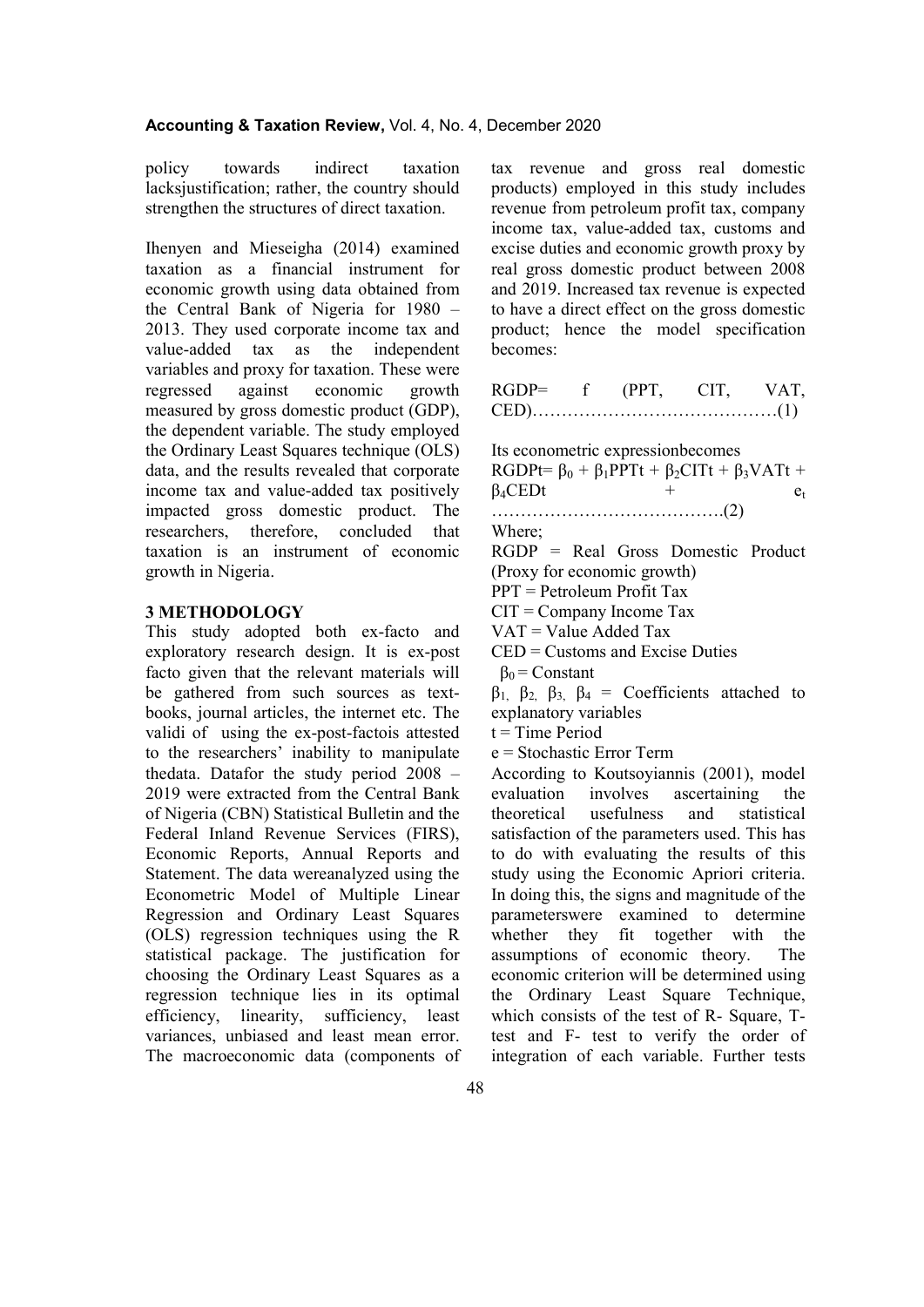#### Eze & Onyedikachi. **Tax revenue and economic growth…**

that will be carried out involve the R-Square test, which is used to measure the goodness fit of the model to evaluate the statistical reliability of the estimated parameters. The student t-test will also be carried out on the parameter estimates to test for significance of individual parameter estimates, conducted at a 5% level of significance. Further to these is the  $F - test$  which determines the overall adequacy of the regression line.It shows whether the explanatory variables' joint impact has a significant influence on the dependent variable. If f\*>0.05, we reject the null hypothesis and accept the alternative; otherwise, we accept the null hypothesis and reject the alternative.

**Table 1: Descriptive Statistics of Dependent and Independent Variables (2008 – 2019) in Nbillions.**

| Variables  | Mean      | Minimum | Maximum | Standard  | N  |
|------------|-----------|---------|---------|-----------|----|
|            |           |         |         | deviation |    |
| <b>GDP</b> | 62,226.17 | 46,613  | 71,604  | 8,391.14  | 12 |
|            | 11,414.96 | 1,183.6 | 32,010  |           | 12 |
| <b>PPT</b> | 507.61    | 113     | 847.5   |           | 12 |
| <b>CIT</b> | 324.27    | 117.70  | 438.30  |           | 12 |
|            | 1,224.58  | 199.78  | 1,967   |           | 12 |
| <b>VAT</b> |           |         |         |           |    |
|            |           |         |         |           |    |
| <b>CED</b> |           |         |         |           |    |

**Source: Regression Result using SPSS**

#### **4.PRESENTATIONS AND ANALYSIS OF RESULT**

The descriptive statistics presented in table one comprises the variables, mean, minimum, maximum, standard deviation and the number of observations. It shows the result of the data used to estimate the relationship between the predictor variables and real gross domestic product in Nigeria from 2008 to 2019.

From table one, it can be observed that between 2008 and 2019, petroleum profit tax realized an average of N11,414.90 billion naira while company income tax, value-added tax and Customs and Excise Duties realized average revenues of N507.61, N324.27 and N1, 224.58, respectively. On the comparative, RGDP (Real Gross Domestic Product)realized an average of N62,226.17 billion within the study period, and the maximum RGDP is N71, 604. A comparative assessment between the mean and the maximum values of the dependent and independent variables of the study shows a significant difference; the maximum values are greater than the mean values. This indicates that real gross domestic product, petroleum profit tax, company income tax, value-added tax and customs and excise duties are averagely low in Nigeria between the study periods. However, the real gross domestic product can be taken to be substantial on the average, an indication that the economy has beenon the growth path over the period, but the predictor variables cannot be said to have been undergoing growth given their extreme low values.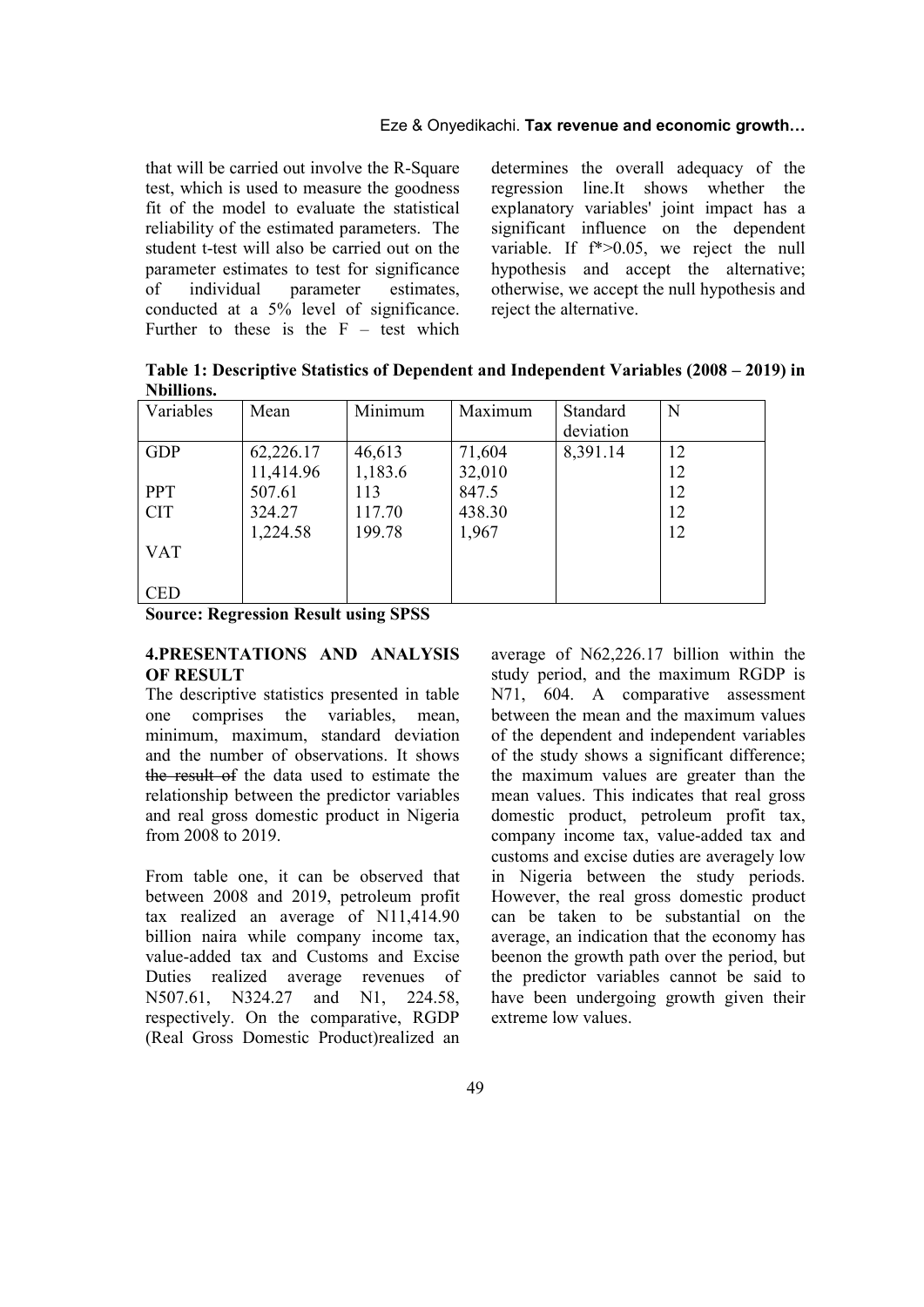| Variables       | Coefficient            | <b>Standard Error</b>  | T-Statistics | Probability            |
|-----------------|------------------------|------------------------|--------------|------------------------|
| <b>CONSTANT</b> | $4.856 \times 10^4$    | $2.39 \times 10^3$     | 20.317       | $1.75 \times 10^{-7}$  |
| <b>PPT</b>      | $1.679 \times 10^{-1}$ | $7.072 \times 10^{-2}$ | 2.374        | $4.929 \times 10^{-2}$ |
| <b>CIT</b>      | $2.602 \times 10^{1}$  | 3.35                   | 7.766        | $1.1 \times 10^{-4}$   |
| <b>VAT</b>      | $-1.569 \times 10^{1}$ | 7.795                  | $-2.013$     | 8.401 x $10^{-2}$      |
| <b>CED</b>      | 2.949                  | 0.8254                 | 3.572        | $9.07 \times 10^{-3}$  |

#### **Table 2: Regression Result**

#### **Source: Regression Results using SPSS**

Multiple  $R^2 = 0.9791$ Adjusted  $R^2 = 0.967$  $F-$  Statistic = 81.8 P- Value  $5.887 \times 10^{-6}$ Durbin- Watson 1.686

The regression analysis results carried out to convey the relationship between the predictor variables and the dependent variable shown in table two. The outcome of the analysis shows that R- Squared with its adjusted value and F- Value are all imposing. From the analysis, over 96% of the variations in the dependent variable (RGDP) are explained by the predictor variables. Only 4% can be attributable to

|  |  | <b>Table 3: Test of Hypotheses</b> |
|--|--|------------------------------------|
|--|--|------------------------------------|

other exogenous or stochastic errors. The Durbin- Watson test shows that there is no auto autocorrelation among the predictor variables.

An evaluation of the individual predictor variables' contributions to the real gross domestic product for the period as set out in table two shows that petroleum profit tax, company income tax and customs and excise duties all contributed to the growth of the economy, passing the 5% significance test except the value Added tax which was not significant at 5% but significant at 10%.

| Table 9: I cat of Hypotheses |          |                       |          |                                  |
|------------------------------|----------|-----------------------|----------|----------------------------------|
| Variables                    | P-Values | <b>Critical Value</b> | Decision | Conclusion                       |
| <b>PPT</b>                   | 0.04929  | 0.05                  | Reject   | Statistically significant        |
| <b>CIT</b>                   | 0.00011  | 0.05                  | Reject   | <b>Statistically Significant</b> |
| <b>CED</b>                   | 0.00907  | 0.05                  | Reject   | <b>Statistically Significant</b> |
| <b>VAT</b>                   | 0.08401  | 0.05                  | Accept   | Statistically insignificant      |

**Source: Regression Result using SPSS.**

#### **Test of Hypotheses**

The following specified rules are applied in the test of hypotheses which are stated in chapter one. The decision rule rejects the null hypothesis if  $p$ -value  $\le$  critical value and accepts the null hypothesis if the pvalue > critical value.

**Hypothesis One:** There is no significant relationship between petroleum profit tax revenue and real gross domestic product.

From table three, the P-value is 0.04929 while the critical value is 0.05 (**0.04929**< 0.05). The null hypothesis was rejected, and we conclude that there is a significant relationship between petroleum profit tax and real gross domestic product.

**Hypothesis Two:** There is no significant relationship between company income tax revenue and real gross domestic product.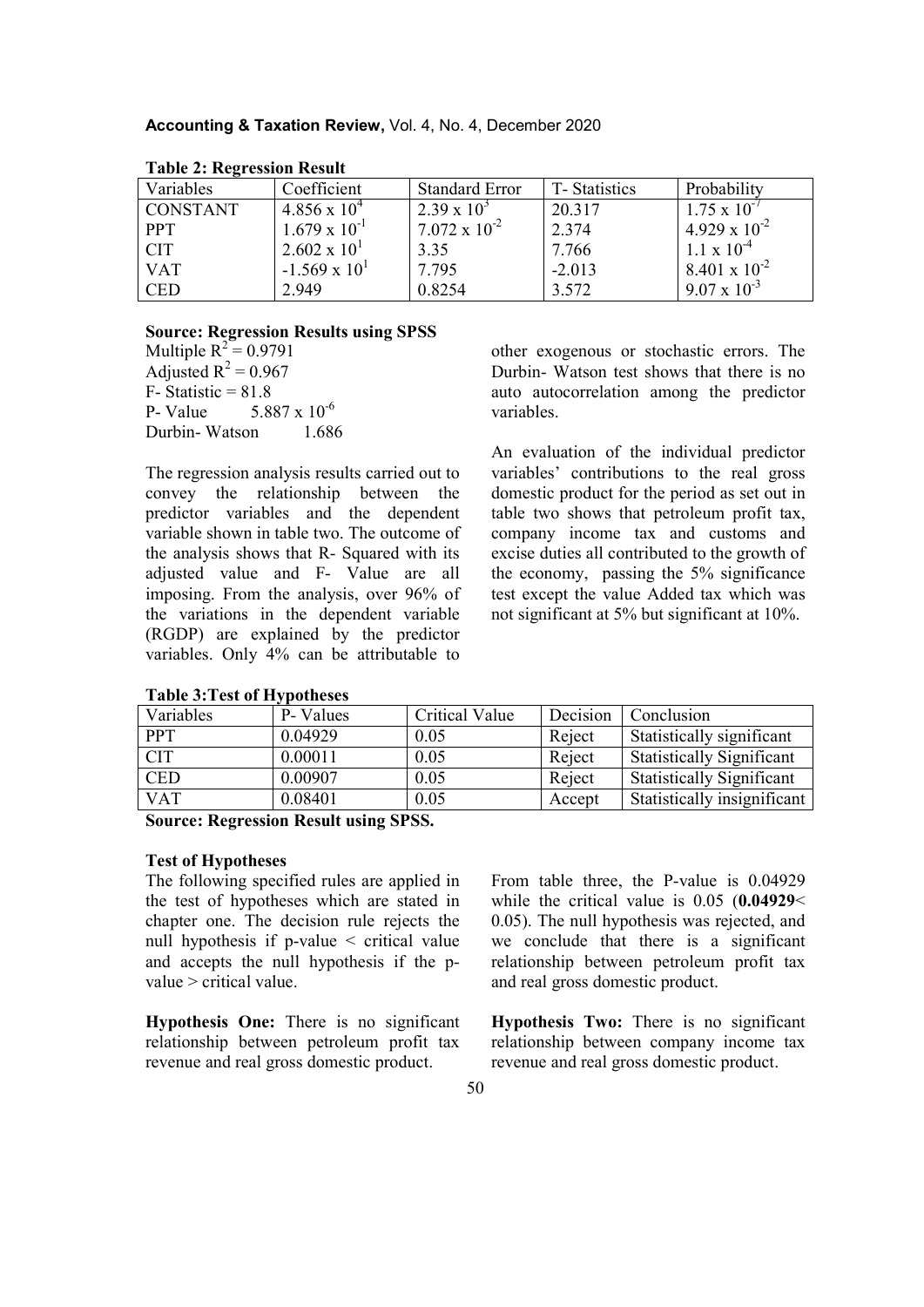P-Value is 0.00011 compared with critical value of  $0.05$   $(0.00011 \le 0.05)$ . The null hypothesis was also rejected to conclude a significant relationship between company income tax and real gross domestic product.

**Hypothesis Three:** There is no significant relationship between customs and excise duties revenue and real gross domestic product.

The result in table two shows that P-Value to be 0.00907, and the critical value is 0.05  $(0.00907 \le)$ . The null hypothesis was rejected, and we conclude that real gross domestic product and customs and excise duties have a significant relationship.

**Hypothesis Four:** There is no significant relationship between value-added tax revenue and real gross domestic product.

P-Value is 0.08401 while the critical value is 0.05 (0.08 401 > 0.05). The null hypothesis was accepted, and we conclude that there is no significant relationship between Value Added tax and real gross domestic product.

#### **5 Conclusion and Recommendations**

The study carried out an empirical examination on the response of real GDP to tax revenueas related to economic growth in Nigeria. The predictor variables included in the study were petroleum profit tax, company income tax, value-added tax and customs and excise duties. All the variables except value-added tax were statistically significant, and the regression result showed a strong positive relationship. The implication is that petroleum profit tax, company income tax and customs and excise duties contributed to the growth of the Nigerian economy as supported by previous studies (Ogbonna &Appah, 2012; Umoru&Anyiwe, 2013). However, the result of value-added tax opposes the findings of Owolabi and Okwu (2011), which states that there is a significant relationship between value-added tax revenue and the gross domestic product of Nigeria but agrees with the submissions of Salti and Chabaan (2010).

#### **Recommendations**

Based on the findings of this study, the following recommendations were made:

- (1) The government should judiciously use the tax revenue to provideinfrastructures and create job opportunities to increase the tax base.
- (2) Tax administrators should intensify effort to ensure that value-added tax revenue is collected correctly and accounted for.
- (3) Following the current precarious price of oil revenue in the international market, the country's revenue base should be urgently diversified for increased revenue as more taxes will be realized.

### **References**

- Adereti, S. A., Adesina, J. A. and Sanni, M. R. (2011). Value-added tax and economic growth of Nigeria. *European Journal of Humanities and Social Sciences, 10(1)*: 455-471
- Akrani, G. (2010). *Direct taxes meaningmerits and demerits of direct taxes*. Retrieved from http://kalyancity.blogspot.ng/2010/12/direct-taxesmeaning-merits and.html.
- Allenk, M and Kommer, [V.,V., \(2000\)](http://kalyan-city.blogspot.ng/2010/12/direct-taxes-meaning-merits and.html)  *[Handbook for Tax Administratio](http://kalyan-city.blogspot.ng/2010/12/direct-taxes-meaning-merits and.html)ns [Organizational stru](http://kalyan-city.blogspot.ng/2010/12/direct-taxes-meaning-merits and.html)cture and management of Tax Administrations*.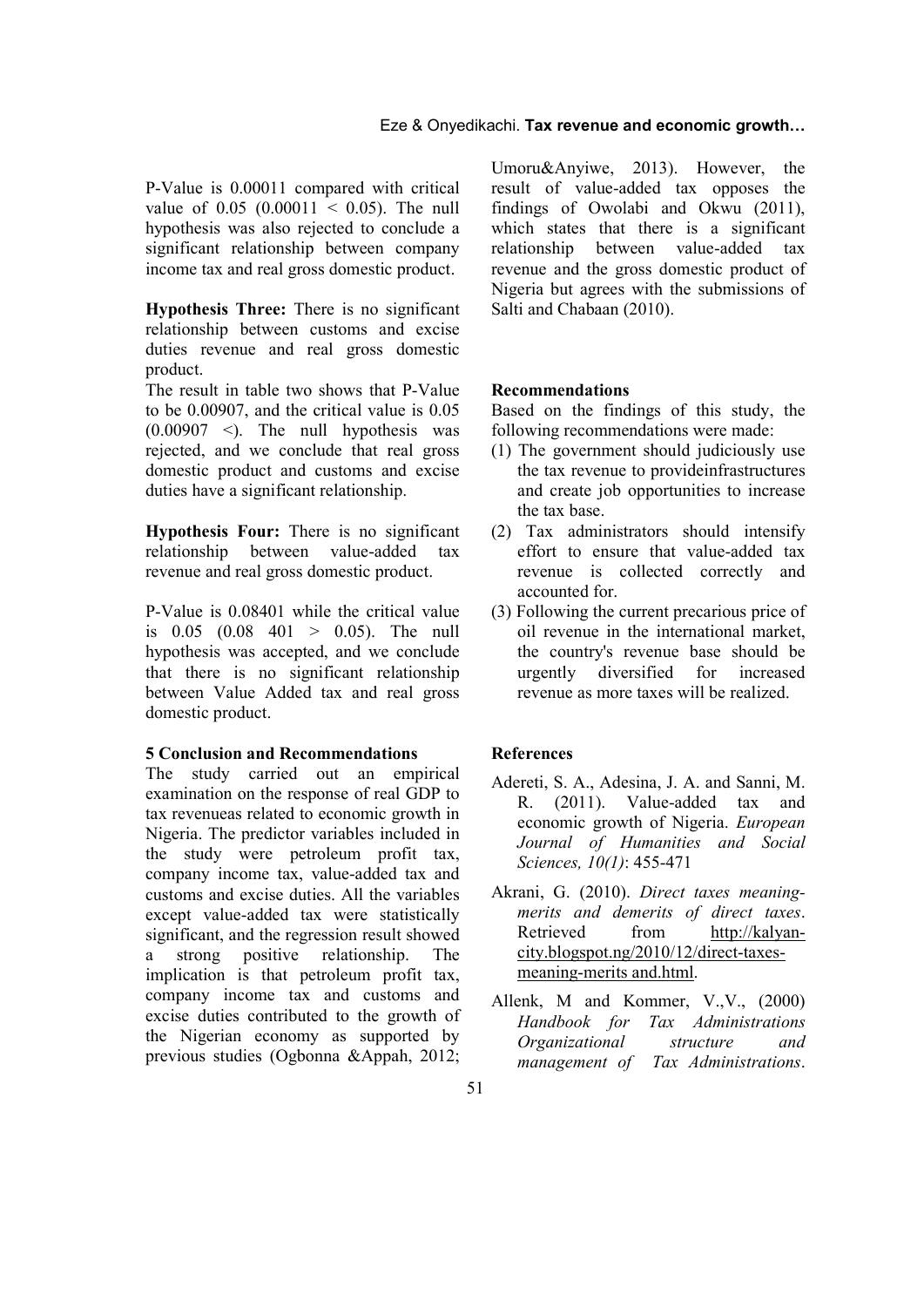#### **Accounting & Taxation Review,** Vol. 4, No. 4, December 2020

Inter-American Center of Tax Administrations

- Anyaduba JO. Partnership Taxation in Nigeria: Some Basic Issue. *ICAN Student Journal* 2004;9(2):15-7.
- Atawodi, O. W., &Ojeka, S. A. (2012). Factors that affect tax compliance among Small and Medium Enterprises (SMEs) in North Central Nigeria. *International Journal of Business and Management, 7*(12), 87-96.
- Avi-Yonah, R., &Margalioth, Y. (2007). Taxation in developing countries: Some recent support and challenges to the conventional view. *Virginia Tax Review, 27*(1), 1-21.
- Bhartia, H. L. (2009). *Public Finance*. 14th Edn., New Delhi :Vikas Publishing House PVT Ltd,. Chartered Institute of Taxation of Nigeria (2002). *Tax guide and statutes. Abuja:* CITN publication.
- Dickson, E. O., &Osemwengie, P. K. (2013). Tax incentives and revenue productivity of the Nigerian tax system. *International Journal of Development and Economic Sustainability,1*(1), 31- 44.
- Dwivedi D.N. (2006), *Principles of Economics.* New Delhi: Vikas Publishing House PVT Ltd.Emran S & Stiglitz J. (2005), "On Selective Indirect Tax Reform in Developing Countries" *Journal of PublicEconomics,* 18*,* 599 – 620.
- Chigbu, E.E, Eze , A.L. and , Ebimobowei A. (2012). An Empirical Study on the Causality Between Economic Growth and Taxation in Nigeria. *Current Research Journal of Economic Theory 4*(2), 29-38
- Goossens Y., Mäkipää A., Schepelmann P., Isabel. S., Kuhndtand, M.&Herrndorf, M. (2007). *Alternative progress indicators to Gross Domestic Product (GDP) as a means towards sustainable development*, European Parliament, Brussels.
- Haq-Padda, I. &Akram, N. (2011). The Impact of Tax Policies on Economic Growth: Evidence from Asian Economies.https://en.wikipedia.org/wiki /Real\_gross\_domestic\_product
- Ihenyen, C. J. and Mieseigha, E. G. (2014) Taxation as an instrument of economic growth (The Nigeria perspective), *Information and Knowledge Management*, 4(12), 49 – 53
- Institute of Chartered Accountant of Nigeria (2006). *Tax management and fiscal policy in Nigeria.* (1st ed.). Lagos*:*  Victoria publishing ltd.
- Kiabel, B. &Nwokah, N (2009). Boosting revenue generation by state governments in Koutsoyiannis, A. (2001). *Theory of econometrics*. Hampshire: MacMillan EducationLtd.
- Nnanna O.J. (2004). Financial Sector Development and Economic Growth in Nigeria: An Empirical Investigation. *CBN Economic and Financial Review*, 42(3).
- Nwezeaku N.C., (2005), *Taxation in Nigeria, Principles and Practice*. Owerri, Springfield Publishers.
- Oboh, C. S., & E. F. Isa (2012). *An Empirical Investment of Multiple Tax Practices and Taxpayer's Compliance in Nigeria* (Unpublished Research Work).
- Okafor, R. G. (2012). Tax revenue generation and Nigerian economic